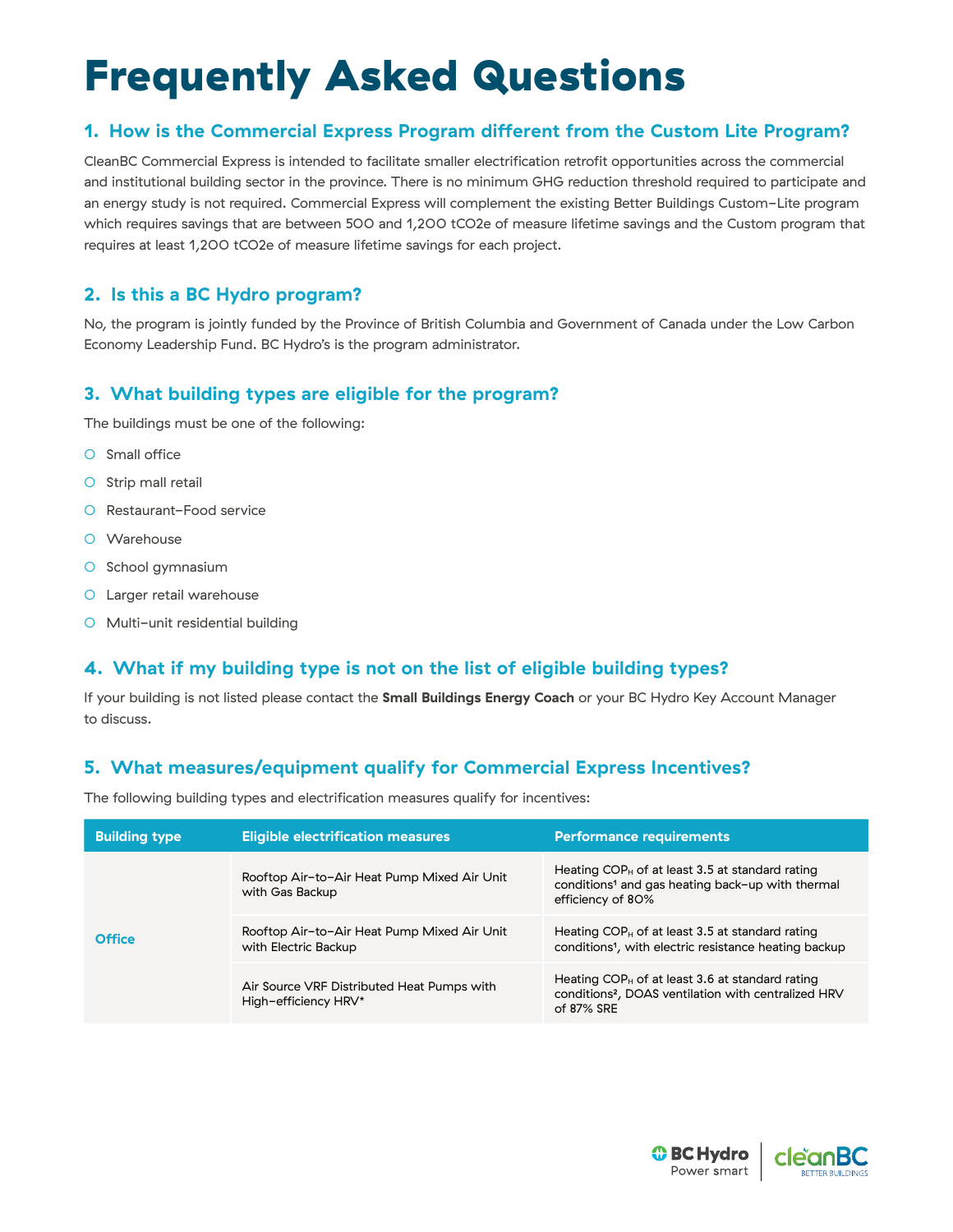| <b>Building type</b>     | <b>Eligible electrification measures</b>                                               | <b>Performance requirements</b>                                                                                                                                                                                                   |
|--------------------------|----------------------------------------------------------------------------------------|-----------------------------------------------------------------------------------------------------------------------------------------------------------------------------------------------------------------------------------|
| <b>Strip mall retail</b> | Rooftop Air-to-Air Heat Pump Mixed Air Unit<br>with Gas Backup                         | Heating $COP_H$ of at least 3.5 at standard rating<br>conditions <sup>1</sup> and gas heating back-up with thermal<br>efficiency of 80%                                                                                           |
|                          | Rooftop Air-to-Air Heat Pump Mixed Air Unit<br>with Electric Backup                    | Heating $COP_H$ of at least 3.5 at standard rating<br>conditions <sup>1</sup> , with electric resistance heating backup                                                                                                           |
|                          | Air-to-Air Heat Pump (ductless or mini-split) with<br>High-efficiency HRV**            | Heating $COP_H$ of at least 3.7 at standard rating<br>conditions <sup>2</sup> , DOAS ventilation with centralized HRV<br>of 87% SRE                                                                                               |
| <b>Warehouse</b>         | Rooftop Air-to-Air Heat Pump Mixed Air Unit<br>with Gas Backup                         | Heating $COP_H$ of at least 3.5 at standard rating<br>conditions <sup>1</sup> and gas heating back-up with thermal<br>efficiency of 80%                                                                                           |
|                          | Rooftop Air-to-Air Heat Pump Mixed Air Unit<br>with Electric Backup                    | Heating $COP_H$ of at least 3.5 at standard rating<br>conditions <sup>1</sup> , with electric resistance heating backup                                                                                                           |
| <b>Restaurant</b>        | Rooftop Air-to-Air Heat Pump Mixed Air Unit<br>with Gas Backup                         | Heating $COP_H$ of at least 3.5 at standard rating<br>conditions <sup>1</sup> and gas heating back-up with thermal<br>efficiency of 80%                                                                                           |
|                          | Rooftop Air-to-Air Heat Pump Make Up Air Unit<br>with Gas Backup                       | Heating $COP_H$ of at least 4.0 at standard rating<br>conditions <sup>1</sup> and gas heating back-up with thermal<br>efficiency of 80%                                                                                           |
|                          | Rooftop Air-to-Air Heat Pump Mixed Air Unit<br>with Electric Backup                    | Heating $COP_H$ of at least 3.5 at standard rating<br>conditions <sup>1</sup> , with electric resistance heating backup                                                                                                           |
|                          | Rooftop Air-to-Air Heat Pump Make Up Air Unit<br>with Electric Backup                  | Heating $COP_H$ of at least 4.0 at standard rating<br>conditions <sup>1</sup> , with electric resistance heating backup                                                                                                           |
|                          | Air-to-Water CO2 Heat Pump Water Heater                                                | Heating $COP_H$ of at least 3.2 at standard rating<br>conditions <sup>1</sup>                                                                                                                                                     |
|                          | Sewage Heat Recovery Heat Pump                                                         | Heating COP <sub>H</sub> of at least 4.0                                                                                                                                                                                          |
|                          | <b>Electrify Food Preparation Equipment</b>                                            | <b>Induction Cooktop</b>                                                                                                                                                                                                          |
| <b>School gym</b>        | Rooftop Air-to-Air Heat Pump Mixed Air Unit<br>with Gas Backup                         | Heating $COP_H$ of at least 3.5 at standard rating<br>conditions <sup>1</sup> , no cooling, with hydronic backup<br>heating coil connected to central 80% efficient gas<br>tired boiler                                           |
|                          | Rooftop Air-to-Air Heat Pump Mixed Air Unit<br>with Gas Backup and High-efficiency HRV | Heating $COP_H$ of at least 3.5 at standard rating<br>conditions <sup>1</sup> , with integrated heat recovery of 87%<br>SRE, no cooling, with hydronic backup heating coil<br>connected to central 80% efficient gas fired boiler |
| <b>Large retail</b>      | Rooftop Air-to-Air Heat Pump Mixed Air Unit<br>with Gas Backup                         | Heating $COP_H$ of at least 3.5 at standard rating<br>conditions <sup>1</sup> and gas heating back-up with thermal<br>efficiency of 80%                                                                                           |
|                          | Rooftop Air-to-Air Heat Pump Mixed Air Unit<br>with Electric Backup                    | Heating COP $H$ of at least 3.5 at standard rating<br>conditions <sup>1</sup> , with electric resistance heating backup                                                                                                           |
|                          | Air Source VRF Distributed Heat Pumps with<br>High-efficiency HRV*                     | Heating COP $H$ of at least 3.6 at standard rating<br>conditions <sup>2</sup> , DOAS ventilation with centralized HRV<br>of 87% SRE                                                                                               |
|                          |                                                                                        |                                                                                                                                                                                                                                   |

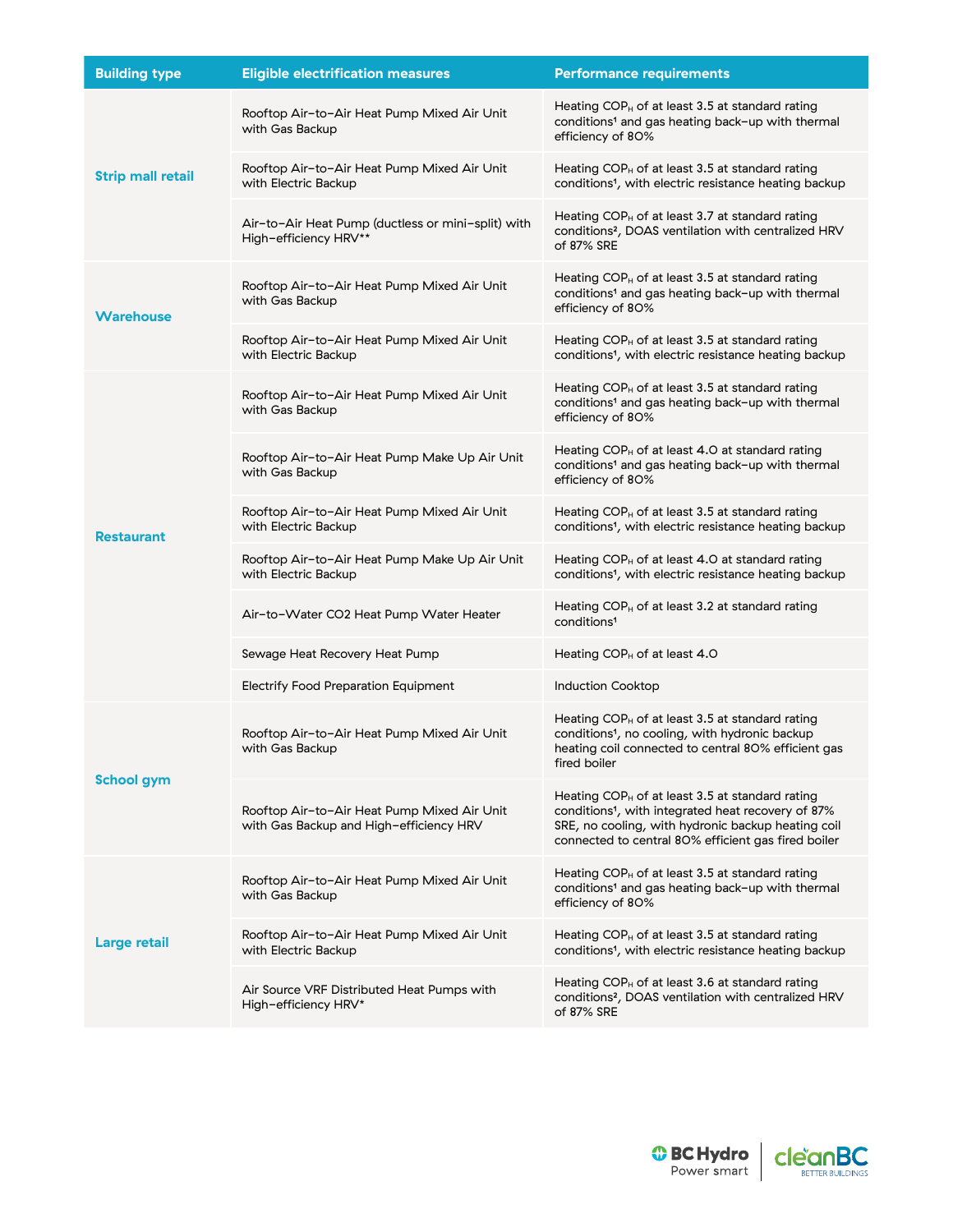| <b>Building type</b>                         | <b>Eligible electrification measures</b>                              | <b>Performance requirements</b>                                                                                                         |
|----------------------------------------------|-----------------------------------------------------------------------|-----------------------------------------------------------------------------------------------------------------------------------------|
| Multi-unit<br>residential building<br>(MURB) | Rooftop Air-to-Air Heat Pump Make Up Air Unit<br>with Gas Backup      | Heating $COP_H$ of at least 4.0 at standard rating<br>conditions <sup>1</sup> and gas heating back-up with thermal<br>efficiency of 80% |
|                                              | Rooftop Air-to-Air Heat Pump Make Up Air Unit<br>with Electric Backup | Heating $COP_H$ of at least 4.0 at standard rating<br>conditions <sup>1</sup> , with electric resistance heating backup                 |

<sup>1</sup>AHRI Standard 340/360-2015 rating conditions (High Temperature Steady State Heating): 47°F (8.3°C) DB outdoor air entering temperature

<sup>2</sup>AHRI Standard 340/360-2015 rating conditions (High Temperature Steady State Heating): 70°F (21°C) DB air entering temperature at indoor section, 47°F DB air entering temperature at outdoor section

\* Decoupled space heating system from ventilation (Space Heating System is VRF distributed heat pumps and Ventilation System is dedicated outdoor air unit with heat recovery ventilator (HRV)

\*\* Decoupled space heating system from ventilation (Space Heating System is ductless split heat pumps and Ventilation System is dedicated outdoor air unit with HRV)

## **6. What is the Commercial Express Program Application Form?**

The Commercial Express Program application form is an Excel spreadsheet requiring information on the building and/or equipment, as well as relevant contact and project team information. By completing the Application form, both customers and the program administrator will be able to determine if there is a viable opportunity for Commercial Express Program incentives.

The completion of the Application form is mandatory for all customers wishing to apply for capital incentives. The Application form can be downloaded from the CleanBC Better Buildings Commercial Express Program website.

# **7. Do I need an energy study to receive Commercial Express Program Incentives?**

No. Commercial Express does not require participants to submit an energy study for review. This differentiates the program from Custom or Custom-Lite program requirements for larger scale projects.

# **8. What if the consultant I want to work with is not a member of the BC Hydro Alliance of Energy Professionals?**

While it is highly recommended that your consultant or contractor is a BC Hydro Alliance of Energy Professionals member, consultants and contractors are not required to be members . To find an Alliance member, please contact the **[BC Hydro Alliance](https://www.bchydro.com/work-with-us/alliance.html)**.

## **9. What happens if my project requires an extension?**

Projects receiving incentives will be expected to be completed within 9 months. If an extension is required, the request must be made to the Better Buildings Energy Coach or your Key Account Manager. BC Hydro will review the request and contact you regarding the decision.

# **10. If I have received Custom or Custom-Lite Incentives, am I still eligible for Commercial Express Program Incentives?**

If you have already received Custom or Custom-Lite incentives, you are not eligible for further Commercial Express Program incentives on that project, but you can apply for different projects.

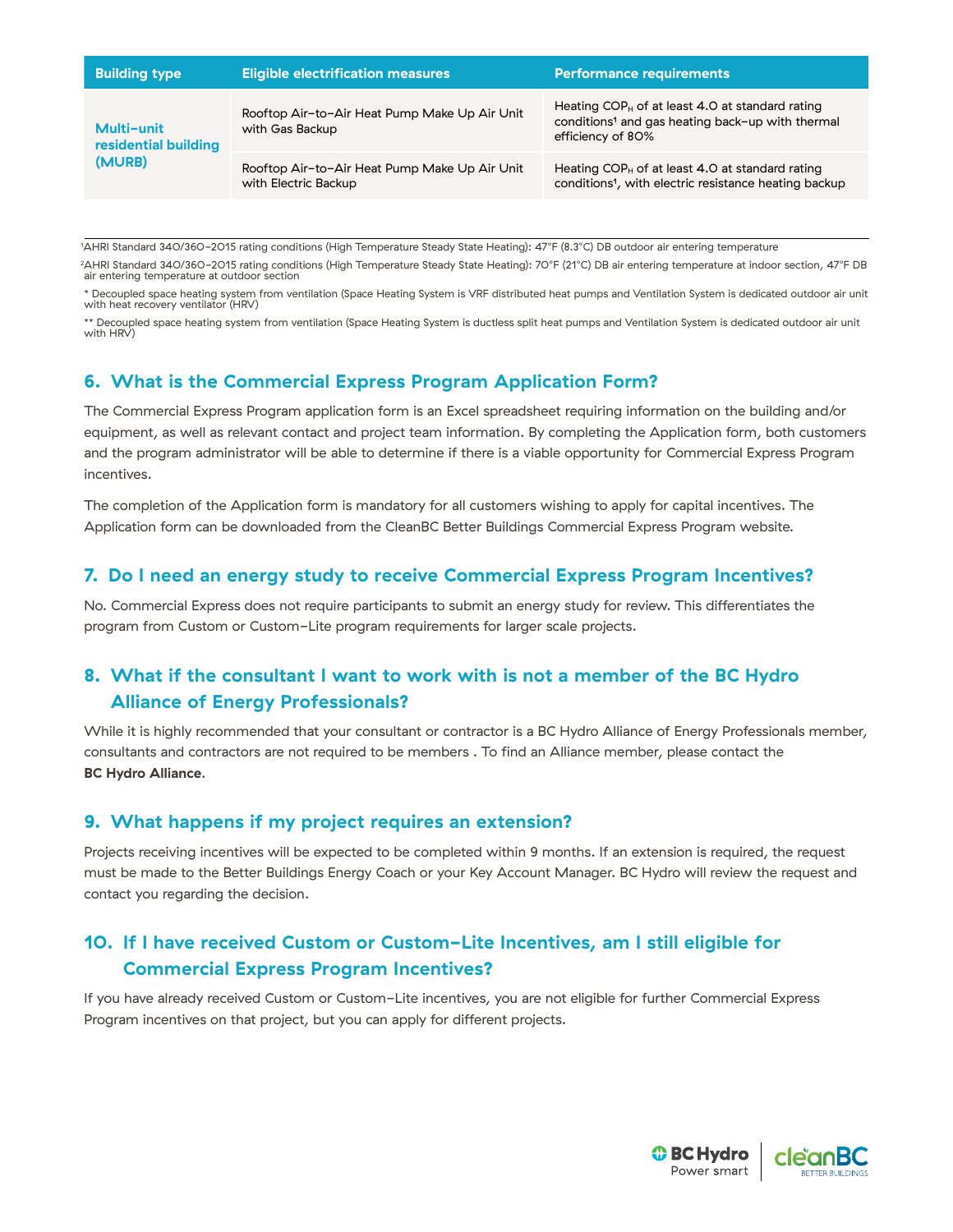# **11. I have not received my pre-approval email to purchase my equipment but have time sensitive purchasing and budget decisions. Can I purchase my equipment before receiving my pre-approval email?**

Equipment purchased before receiving the Pre-Approval email would be deemed ineligible for Commercial Express Program Incentives.

## **12 Will there be sufficient electricity to support my project?**

An important consideration when exploring any electrification project is understanding potential building or localized capacity issues in the surrounding area. An electrical service upgrade may be required. This should be identified and explored by your contractor.

## **13. How many projects can I receive funding for?**

Projects submissions are unlimited. At a parent company level you are eligible for a maximum of \$750,000 of combined energy study and capital incentive funding from the Custom, Custom Lite and Commercial Express Programs. Funding can be spread across multiple projects and/or properties.

## **14. When can I expect to receive the incentive?**

The incentive will be awarded at the end of the project when the equipment has been installed and is operational, and the applicable documentation and invoicing for the purchase of electrification equipment have been submitted.

### **15. Is there a site audit after the incentive is awarded?**

A site audit is at the discretion of the program administrator.

## **16. Who is eligible to fill out the application form on behalf of the owner?**

The application may be completed by the property manager, consultant, contractor, or tenant.

- Consultants or contractors can fill out the application on behalf of the owner; however, the application remains in the owners' name, thus all incentives are paid to the owner.
- Tenants may apply for incentives with permission from the building owner. The waiver found in the application form must be signed by the building owner. The Tenant pays for all the upgrades and the incentives are paid to the Tenant.
- The same tenant waiver form can be used if a property manager is applying on behalf of the strata and the meter is in the strata's name and payment is going to the property manager.

### **17. What if I want to install different and or multiple measures (equipment) at a site?**

Depending on your building type, you will be able to install multiple types of equipment. For example, a restaurant could install 2 rooftop air-to-air heat pump mixed air units with electric backup serving the dining area and 1 air-to-water CO2 heat pump water heater and 1 electric induction cooking appliance.

## **18. What if the equipment is being installed in more than one building type?**

The application allows for up to four different building types to be entered. If your project involves more than four types, a separate application must be submitted.